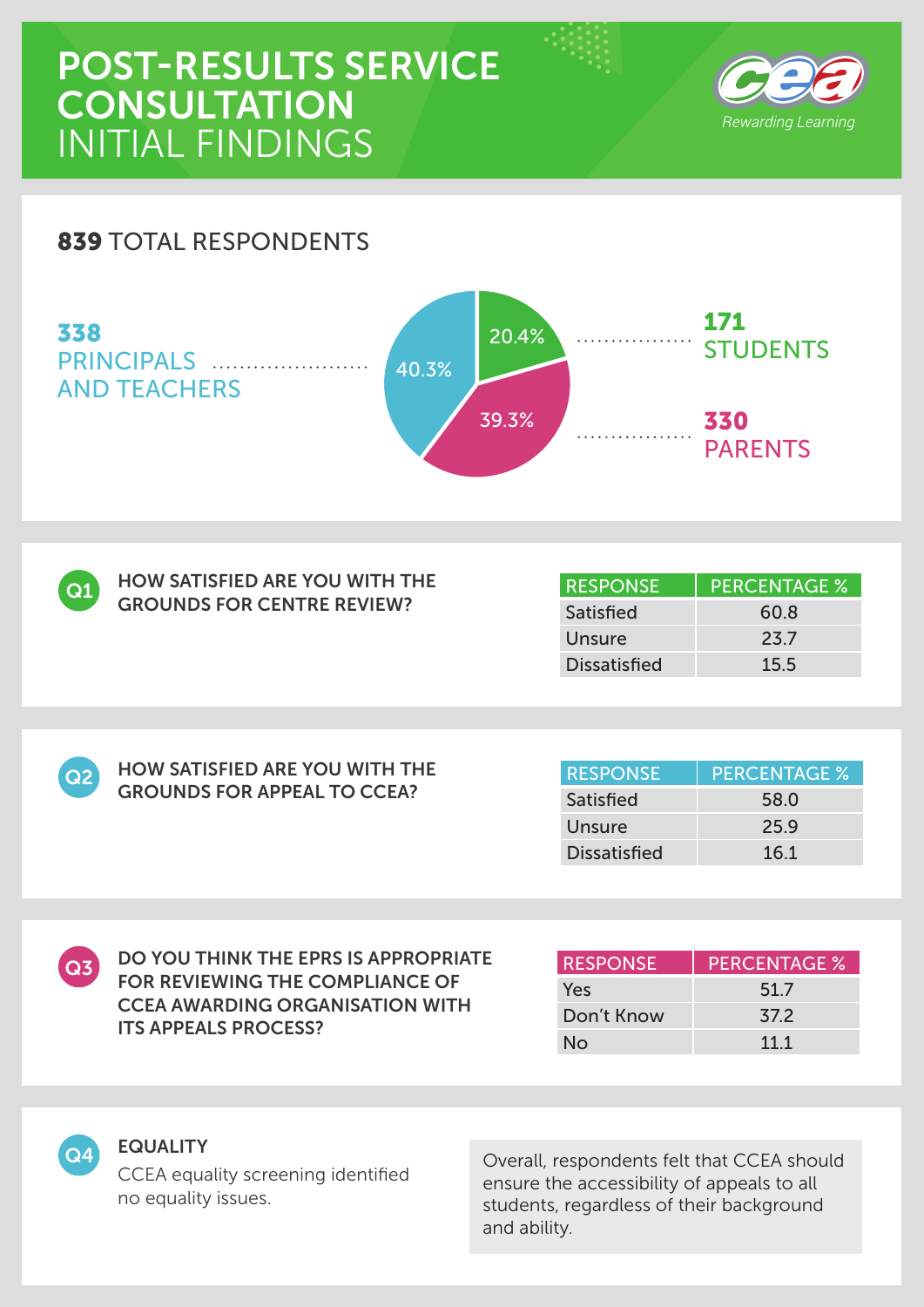# WE'RE LISTENING

Respondents provided comments on the Post-Results Service and other aspects of the Summer 2021 process.



CCEA is committed to listening to all feedback, and we will put in place measures, where possible, to support the areas below:

| <b>WHAT YOU SAID</b>                                                                                                                                | <b>WE'RE LISTENING</b>                                                                                                                                                                                                                                                                                                                                                                                                                                                                                                                                                                                                                           |
|-----------------------------------------------------------------------------------------------------------------------------------------------------|--------------------------------------------------------------------------------------------------------------------------------------------------------------------------------------------------------------------------------------------------------------------------------------------------------------------------------------------------------------------------------------------------------------------------------------------------------------------------------------------------------------------------------------------------------------------------------------------------------------------------------------------------|
| Nine students and<br>parents felt that 'students<br>should be able to appeal<br>on their own behalf'.                                               | As part of the Post-Results Service this year:<br>• schools and colleges must support students at all stages, including<br>making an appeal to CCEA;<br>• schools and colleges are required to submit an appeal on behalf<br>of a student if they are asked to $-$ this is to ensure that there are no<br>procedural or administrative errors; and<br>• we will produce <b>student and parent guidance</b> to make sure everyone is<br>well informed about the process.                                                                                                                                                                          |
| How will provisions for<br>students with access<br>arrangements and<br>special consideration be<br>accounted for?                                   | We will:<br>• continue to ensure schools and colleges are aware of the quidance we<br>have provided on how access arrangements and special consideration<br>are taken into account when determining grades and through the<br>Post-Results Service; and<br>• produce student and parent guidance about how to ask a school<br>or college to review the arrangements in place, where appropriate,<br>through the Post-Result Service.                                                                                                                                                                                                             |
| Concerns about additional<br>teacher workload in<br>the summer holidays<br>and challenges to their<br>academic judgement                            | We will:<br>• continue to share information on work that can be completed in<br>advance of the summer to ease the burden in August;<br>. continue to communicate the limited role of teachers and other<br>members of staff at each stage of the Post-Results Service; and<br>• provide schools and colleges with templates and forms to ensure a<br>consistent approach and remove the need for these to be created by<br>staff.<br>The Minister of Education has also provided additional funding to schools<br>and colleges, so that teachers who may have to work in mid-August will<br>be able to take time off later in the academic year. |
| Some concerns about the<br>impact of the alternative<br>arrangements and the<br>Post-Results Service on<br>students' mental health<br>and wellbeing | We will:<br>• continue to provide wellbeing resources through the CCEA website;<br>• produce student and parent guidance to make sure everyone is well<br>informed about the process; and<br>• continue to encourage schools and colleges to support students<br>pastorally through decision-making throughout the Post-Results<br>Service.                                                                                                                                                                                                                                                                                                      |